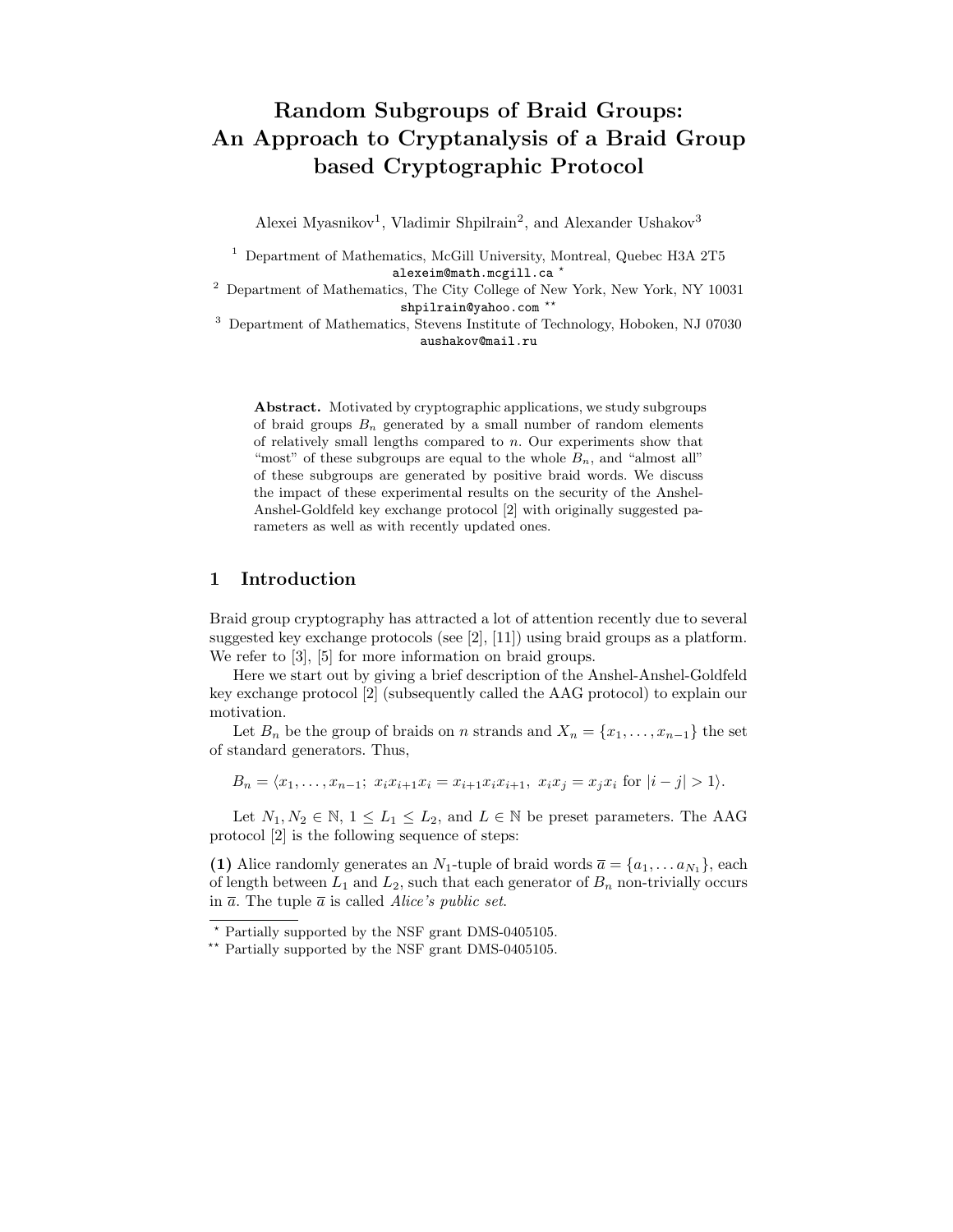(2) Bob randomly generates an  $N_2$ -tuple of braid words  $b = \{b_1, \ldots, b_{N_2}\}\,$  each of length between  $L_1$  and  $L_2$ , such that each generator of  $B_n$  is non-trivially involved in  $\overline{b}$ . The tuple  $\overline{b}$  is called *Bob's public set*.

(3) Alice randomly generates a product  $A = a_{s_1}^{\varepsilon_1} \dots a_{s_L}^{\varepsilon_L}$ , where  $1 \le s_i \le N_1$  and  $\varepsilon_i = \pm 1$  (for each  $1 \leq i \leq L$ ). The word A is called Alice's private key.

(4) Bob randomly generates a product  $B = b_{t_1}^{\delta_1} \dots b_{t_L}^{\delta_L}$ , where  $1 \le t_i \le N_2$  and  $\delta_i = \pm 1$  (for each  $1 \leq i \leq L$ ). The word B is called Bob's private key.

(5) Alice computes  $b'_i = D(A^{-1}b_iA)$   $(1 \le i \le N_2)$  and transmits them to Bob. Here  $D(w)$  denotes Dehornoy's form of a braid word w (see the beginning of the next Section 2).

(6) Bob computes  $a'_i = D(B^{-1}a_iB)$   $(1 \leq i \leq N_1)$  and transmits them to Alice.

(7) Alice computes  $K_A = A^{-1} a_{s_1}^{\ell \epsilon_1} \dots a_{s_L}^{\ell \epsilon_L}$ . It is straightforward to see that  $K_A =$  $A^{-1}B^{-1}AB$  in the group  $B_n$ .

(8) Bob computes  $K_B = b_{t_L}^{\prime - \delta_L} \dots b_{t_1}^{\prime - \delta_1} B$ . Again, it is easy to see that  $K_B =$  $A^{-1}B^{-1}AB$  in the group  $B_n$ .

Thus, Alice and Bob end up with the same element  $K = K_A = K_B = A^{-1}B^{-1}AB$ of the group  $B_n$ . This K is now their common secret key.

Note that for an intruder to get the common secret key  $K$ , it is sufficient to find any element  $C = a_{r_1}^{\tau_1} \dots a_{r_m}^{\tau_m}$  such that  $\overline{b}' = C^{-1} \overline{b} C$  in the group  $B_n$  (see e.g. [11], [15]). Finding such an element is an instance of the following problem (call it subgroup-restricted conjugacy search problem for future reference):

Let G be a group, A a subgroup of G generated by some  $\{a_1, \ldots a_r\}$ , and let  $\overline{g} = (g_1, \ldots g_k)$ ,  $\overline{h} = (h_1, \ldots h_k)$  be two tuples of elements of G. Find  $x \in A$ , as a word in  $\{a_1, \ldots a_r\}$ , such that  $\overline{h} = x^{-1} \overline{g}x$ , provided that at least one such x exists.

Without the restriction  $x \in A$ , this would be a well-known (multiple simultaneous) conjugacy search problem. While the latter problem for braid groups is not known to have polynomial-time solution, some important recently made inroads [7], [12] suggest that it may be solved quite efficiently by a deterministic algorithm for at least some inputs, e.g. if one of the tuples  $\overline{g}$  or  $\overline{h}$  consists of positive braid words only. Thus, having the above subgroup  $A \leq B_n$  significantly different from  $B_n$  should be important for the security of the AAG protocol.

In the present paper, we experimentally show that the parameters

$$
N = 80, N_1 = 20, N_2 = 20, L_1 = 5, L_2 = 8, L = 100
$$

for the AAG protocol suggested in [1] may not provide sufficient level of security because the relevant subgroup  $A \leq B_n$  is either the whole  $B_n$  or is "very close" to the whole  $B_n$ .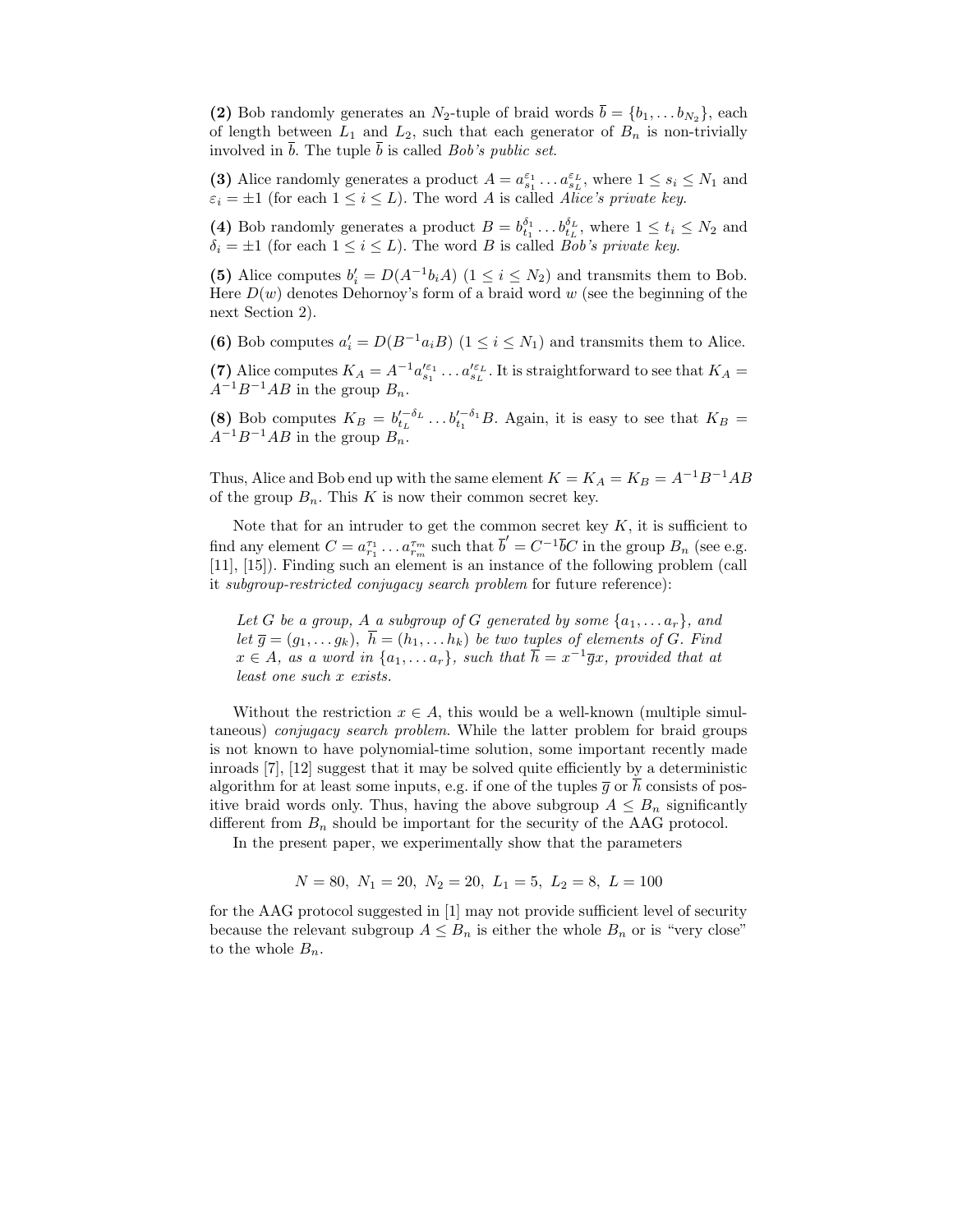More specifically, out of 100 experiments that we performed, a randomly selected tuple  $\overline{a} = (a_1, \ldots, a_{N_1})$  with parameters as above (see our Section 6 for details on producing random tuples) generated the whole group  $B_n$ in 63 experiments. In the remaining 37 experiments, the subgroups were "close" to the whole group  $B_n$ , and in 36 of them, the subgroups were generated by positive braid words. See Section 4 for more details.

Similar results were obtained in [9] using homomorphisms of braid groups onto permutation groups. In this paper we go further and extend these results to recently suggested greater parameter values; this is discussed later in this section. Our approach to cryptanalysis of the AAG protocol (we call it the "subgroup attack") is rather general and can be used in cryptanalysis of commutator key exchange schemes based on other groups.

In the AAG protocol, there are two subgroups  $\overline{a} = (a_1, \ldots, a_{N_1})$  and  $\overline{b} =$  $(b_1, \ldots, b_{N_2})$  each of which is generated independently of the other. The following procedure can be used to attack the AAG protocol:

(1) Given two tuples  $\overline{a}$  and  $\overline{b}$ , simplify them using the procedure(s) in our Section 3.

(2) Both simplified tuples will consist of positive braid words with probability 98% (99% each), see the list in the beginning of our Section 4. In that case, the corresponding multiple simultaneous conjugacy search problem can be efficiently solved by the method of [12] (using super summit sets).

(3) With probability 98% (99% each), the centralizer of Alice's and Bob's subgroup coincides with the center of  $B_n$ . Therefore, any solution of the multiple simultaneous conjugacy search problem obtained by using, say, the method of [12] mentioned above, will differ from the actual Alice's (Bob's) private key by a factor lying in the center of  $B_n$ . This will yield the correct common secret key K because K is the commutator  $K = A^{-1}B^{-1}AB$ , and therefore its value does not change if either A or B or both are multiplied by elements from the center of the ambient group  $B_n$ . Thus, one does not have to solve the subgroup-restricted conjugacy search problem in this case.

The above claim that the centralizer of any subgroup (except the last one) on the list in the beginning of Section 4 coincides with the center of  $B_n$ , follows from the following fact: any element in the group  $B_n$  that commutes with  $x_i^k$  for some positive  $k$ , also commutes with  $x_i$ . This, in turn, follows from the results of [8].

Thus, it appears that with probability at least  $98\% \cdot 98\% \approx 96\%$ , the AAG protocol (with parameters as in [1]) can be successfully attacked by the procedure outlined above.

We note that by increasing the crucial parameters  $L_1$  and  $L_2$  (and therefore increasing the lengths of the private keys), it is probably possible to downsize the relevant subgroup so that the method of [12] would not work. However, for public sets with longer elements, length-based attacks, as described in [6], [9],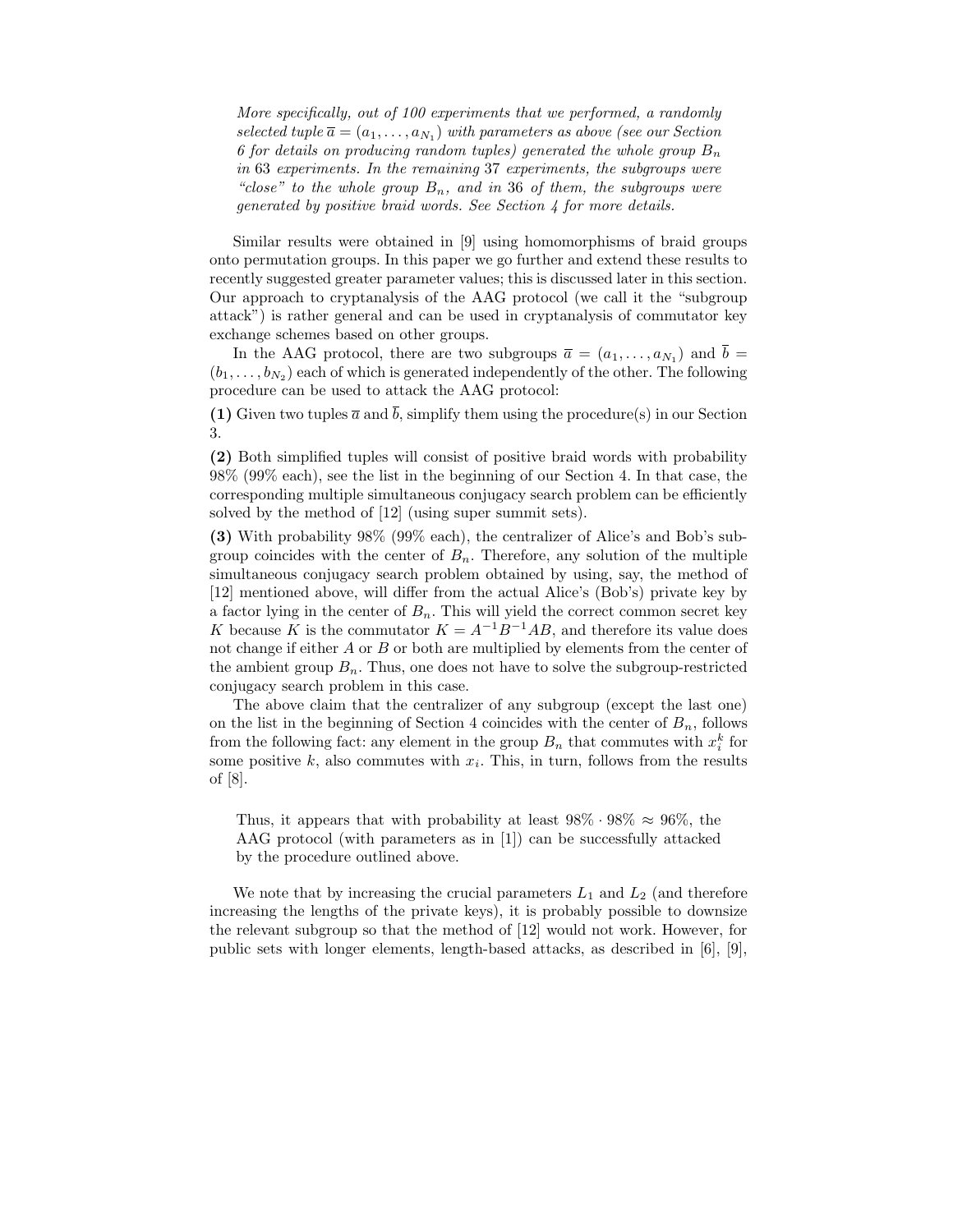[10], may become a threat, although it seems that the existing experimental base is insufficient to draw any definitive conclusions on using longer keys in the AAG protocol.

Another possible way of improving security of the AAG protocol might be increasing the rank of the ambient braid group. However, we have run similar experiments with  $N = 150$ ,  $N_1 = 20$ ,  $N_2 = 20$ ,  $L_1 = 10$ ,  $L_2 = 13$ ,  $L = 100$ and arrived at similar results: with probability at least 92%, the AAG protocol with these parameters can be successfully attacked by our procedure.

The arrangement of the paper is as follows. In Section 2, we introduce some more notation and describe an algorithm from [13] producing a shorter word representing a given braid word. In Section 3, we describe a heuristic procedure which allows us to simplify a given set of generators of a subgroup in  $B_n$ . In Section 4, we describe results of our experiments. In Section 5, we explain how these experimental results affect the security of the AAG protocol. Finally, in Section 6, we describe our procedure for producing random subgroup generators as in the AAG protocol.

## 2 Preliminaries

Let  $F(X_n)$  be the free group generated by  $X_n$ . An element of  $F(X_n)$  is a reduced word over  $X_n^{\pm 1}$  referred to as a *braid word*. For a braid word  $w = w_1 \dots w_k \in$  $F(X_n)$  we will denote by |w| its length k and by  $|w|_{B_n}$  the length of a shortest braid word  $w'$  defining the same element of  $B_n$  as w does. There is no efficient way to compute  $|w|_{B_n}$ ; in [14] the authors prove that the problem of computing a geodesic for a braid word is co-NP-complete. We will employ Algorithm 1 from [13] to obtain a shorter word representing a given braid word w; description of this algorithm is given below, for the sake of completeness. For relatively short words w considered in this paper, one almost always has  $|Shorten(w)| = |w|_{B_n}$ (where  $|Shorten(w)|$  is the output of Algorithm 1 in [13]; see [13] for more information).

By Dehornoy's form of a braid we mean a braid word without any "handles", i.e. a completely reduced braid word in the sense of [4]. The procedure that computes Dehornoy's form for a given word chooses a specific ("permitted") handle inside of the word and removes it (see [1] or [4]). This can introduce new handles but the main result about Dehornoy's forms states that any sequence of handle reductions eventually terminates. Of course, the result depends on how one chooses the handles at every step. Let us fix any particular strategy for selecting handles. For a word  $w = w(X_n)$  we denote by  $D(w)$  the corresponding Dehornoy's form (i.e., the result of handle reductions where handles are chosen by the fixed strategy).

Now we describe Algorithm 1 from [13]. This algorithm tries to minimize a given braid word. It uses the property of Dehornoy's form that for a "generic" braid word one has  $|D(w)| < |w|$ .

Algorithm 1 (Minimization of braids) SIGNATURE.  $w' = Shorten(w)$ .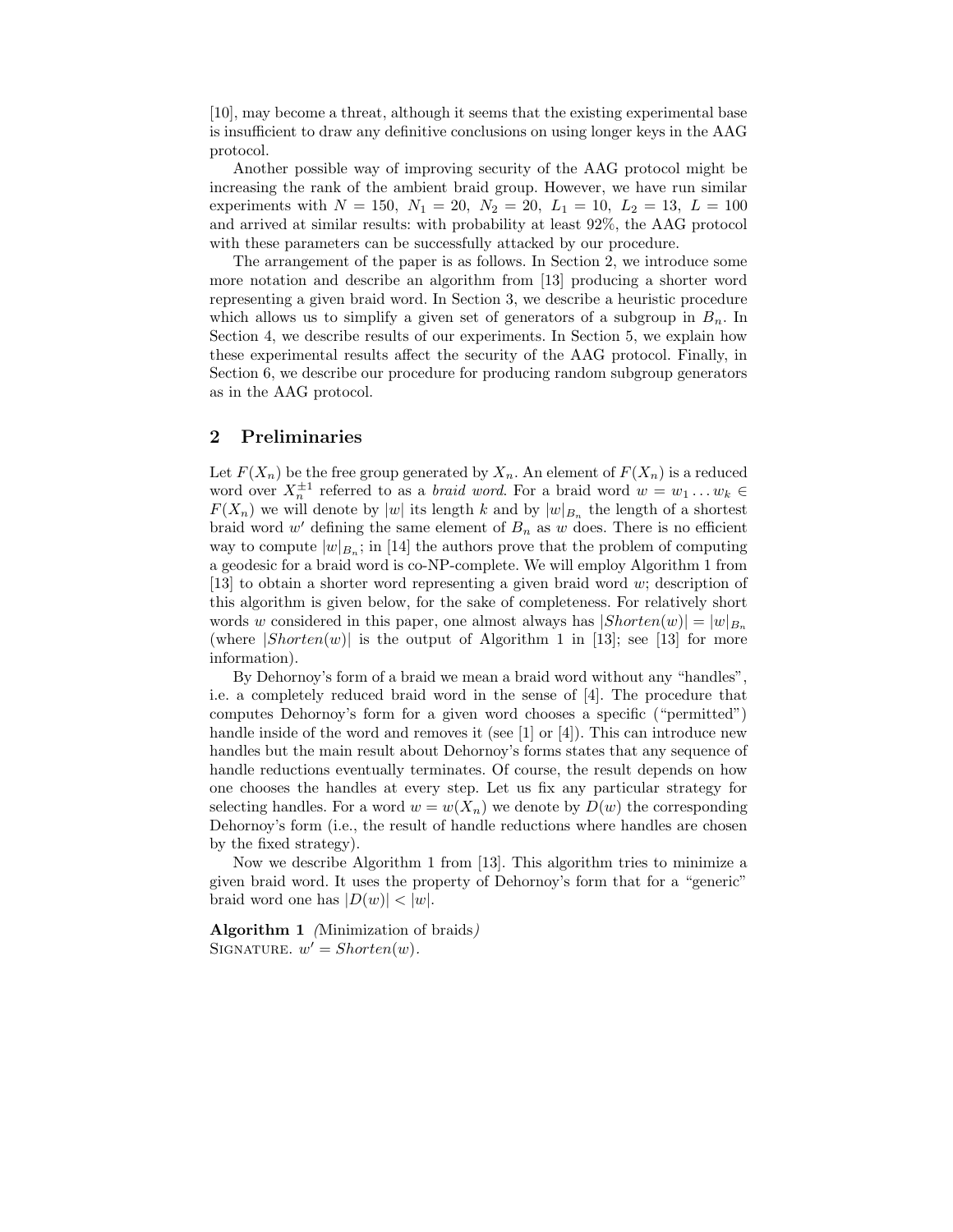INPUT. A word  $w = w(x_1, \ldots, x_{n-1})$  in generators of the braid group  $B_n$ . OUTPUT. A word w' such that  $|w'| \le |w|$  and  $w' = w$  in  $B_n$ . INITIALIZATION. Put  $w_0 = w$  and  $i = 0$ . COMPUTATIONS.

A. Increment i. B. Put  $w_i = D(w_{i-1})$ . C. If  $|w_i| < |w_{i-1}|$  then 1) Put  $w_i = w_i^{\Delta}$ . 2) Goto A. D. If i is even then output  $w_{i+1}^{\Delta}$ .

E. If i is odd then output  $w_{i+1}$ .

# 3 Subgroup simplification

In this section we describe a heuristic procedure which allows us to simplify a given set of generators of a subgroup in  $B_n$ .

#### 3.1 Reducing generating sets

Let S be a set of words in the alphabet  $X_n$ . We say that the set S is *reduced* if:

- 1)  $|w| = |w|_{B_n}$  for each  $w \in S$ , i.e., each word from S is geodesic in  $B_n$ .
- 2) For each pair of words  $u, v \in S$  and any numbers  $\varepsilon, \delta \in \{-1, 1\}$ , one has

$$
|u^{\varepsilon}v^{\delta}|_{B_n} > ||u|_{B_n} - |v|_{B_n}|.
$$

(Otherwise, the total length of elements of  $S$  can be reduced by replacing the longer of the words  $u, v$  by  $u^{\varepsilon}v^{\delta}$ .

Let  $\langle S \rangle$  denote the subgroup generated by S. We say that two sets  $S, T \subseteq B_n$ are equivalent if  $\langle S \rangle = \langle T \rangle$  in  $B_n$ .

The following algorithm tries to reduce a given set  $S$ , i.e., tries to find a reduced set equivalent to S. As mentioned above, the problem of finding a geodesic for a given braid word is computationally hard. Instead, we are using here the procedure Shorten (Algorithm 1 in [13]) to minimize the length of braid words. Thus, in general, the output of Algorithm 2 may not be a reduced set of braid words, but for generating sets meeting the requirements in [1], this is usually the case.

Algorithm 2 (Reduction of a generating set) SIGNATURE.  $T = Reduce(S)$ . Input. A finite set S of braid words. OUTPUT. A finite reduced set  $T$  of braid words which is equivalent to  $S$ . INITIALIZATION.  $Put T = S.$ COMPUTATIONS.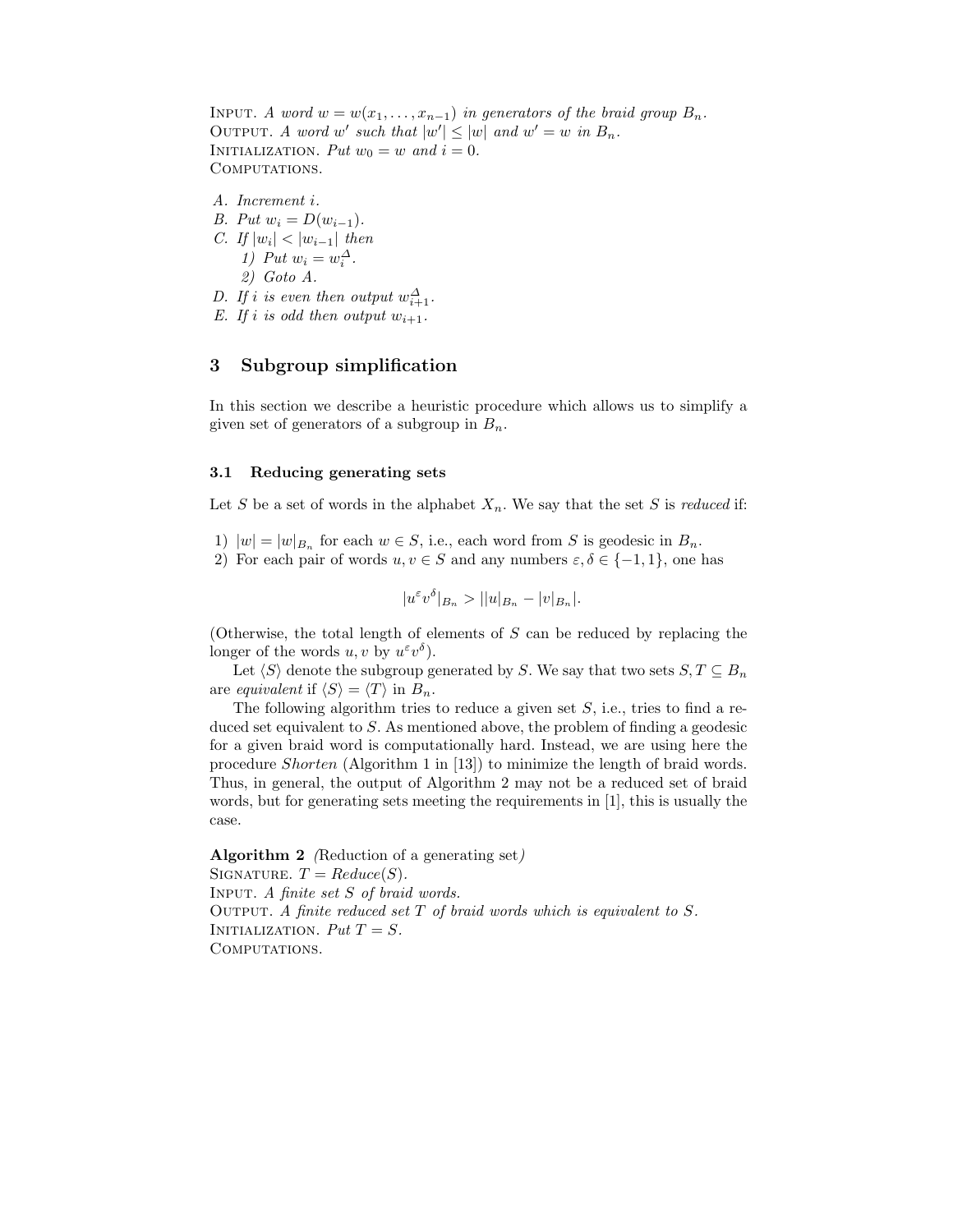- A. For each word  $w \in T$ , replace w with the word Shorten(w) (cf. Algorithm 1 in [13]). Remove the empty word if produced.
- B. For each pair of words  $u, v \in T$  and numbers  $\varepsilon, \delta \in \{-1, 1\}$ , compute  $w =$  $Shorten(u^{\varepsilon}v^{\delta}).$ 
	- 1) If  $|w| = ||u| |v|| = 0$  then remove v from the current set T.
	- 2) If  $|w| = ||u| |v|| \neq 0$  then remove from T the longer of the words u, v and add w to T.
- C. When all pairs of words  $u, v \in T$  are handled (including the new words) output the current set T.

**Proposition 1.** Algorithm 2 terminates on any finite subset S of  $F(X_n)$ . Furthermore, if  $T = Reduce(S)$ , then  $\langle T \rangle = \langle S \rangle$ .

Proof. Since each reduction decreases the total length of the generating set, the number of reductions Algorithm 2 performs is finite and limited by  $L(S)$ , the total length of elements of S.

To prove the second statement observe that the transformations used in Algorithm 2 are Nielsen transformations; they do not change the subgroup generated by a given set.

Let  $(\overline{a}, \overline{a}')$  be a pair of conjugate tuples of braid words and  $(\overline{z}, \overline{z}')$  be a pair of conjugate tuples of braid words. We say that tuples  $(\overline{a}, \overline{a}')$  and  $(\overline{z}, \overline{z}')$  are equivalent if the following conditions hold:

(E1) The tuples  $\bar{a}$  and  $\bar{z}$  define the same subgroup (i.e.,  $\langle \bar{a} \rangle = \langle \bar{z} \rangle$ ). (E2) For any braid word  $x \in B_n$   $x^{-1} \overline{a} x = \overline{a}'$  if and only if  $x^{-1} \overline{z} x = \overline{z}'$ .

Observe that from (E1), (E2), and the fact that tuples are conjugate follows that  $\langle \overline{a}' \rangle = \langle \overline{z}' \rangle.$ 

Now assume that we have two conjugate tuples  $\bar{a}$  and  $\bar{a}'$  of braid words as in the AAG protocol. The next algorithm reduces the pair  $(\overline{a}, \overline{a}')$ .

Algorithm 3 (Reduction of conjugate tuples) SIGNATURE.  $(\overline{z}, \overline{z}') = Reduce(\overline{a}, \overline{a}')$ . INPUT. Conjugate tuples  $\overline{a} = \{a_1, \ldots, a_{N_1}\}$  and  $\overline{a}' = \{a'_1, \ldots, a'_{N_1}\}$  of braid words. OUTPUT. Conjugate tuples  $(\overline{z}, \overline{z}')$  equivalent to  $(\overline{a}, \overline{a}')$ . INITIALIZATION.  $Put \ \overline{z} = \overline{a} \ and \ \overline{z}' = \overline{a}'.$ COMPUTATIONS.

- A. Replace each word  $z_i \in \overline{z}'$  with the word Shorten( $z_i$ ) (cf. Algorithm 1 in [13]) and each  $z_i' \in \overline{z}'$  with  $Shorten(z_i')$ . Remove empty words if produced.
- B. For each pair of words  $z_i, z_j \in \overline{z}$   $(i \neq j)$  and numbers  $\varepsilon, \delta \in \{-1, 1\}$ , compute  $w = Shorten(z_i^{\varepsilon} z_j^{\delta}).$ 
	- 1) If  $|w| = ||z_j| |z_i|| = 0$ , then remove  $z_i$  from  $\overline{z}$  and remove  $z'_i$  from  $\overline{z}'$ .
	- 2) If  $|w| = |z_j| |z_i| > 0$ , then replace  $z_j \in \overline{z}$  with w and replace  $z'_j \in \overline{z}'$ with  $Shorten(z_i^{\prime \varepsilon} z_j^{\prime \delta})$ .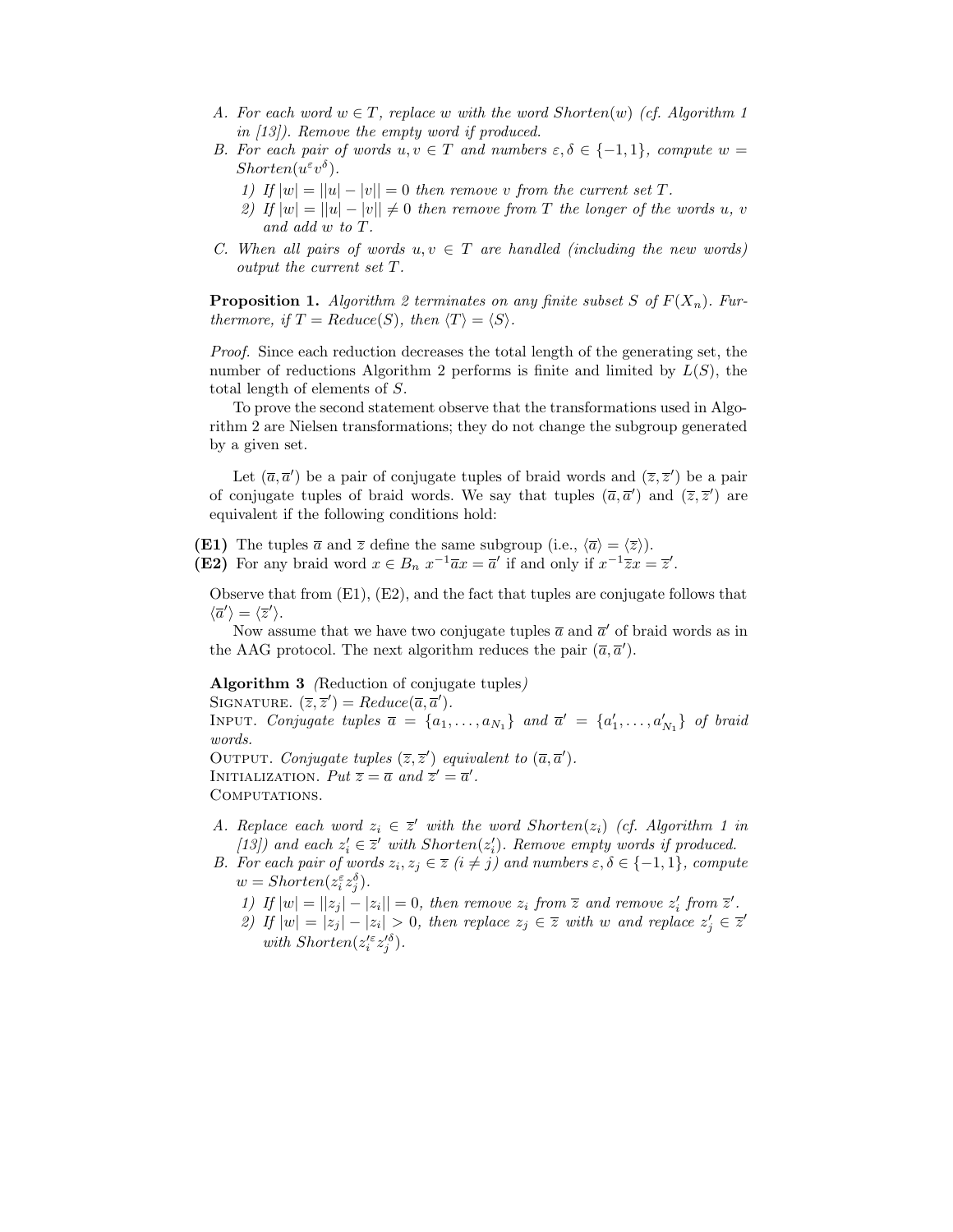- $C.$  Repeat Step B. while applicable (i.e., while the set  $S'$  keeps changing).
- D. Output the obtained set  $S'$ .

**Proposition 2.** Let  $(\overline{a}, \overline{a}')$  be a pair of conjugate tuples. Algorithm 3 terminates on  $(\overline{a}, \overline{a}')$ . Furthermore, if  $(\overline{z}, \overline{z}') = Reduce(\overline{a}, \overline{a}')$ , then  $(\overline{z}, \overline{z}')$  is equivalent to  $(\overline{a}, \overline{a}^{\prime}).$ 

Proof. The transformations used in Algorithm 3 are Nielsen transformations; they do not change the subgroup generated by a given set. Hence (E1) holds. Furthermore, by transforming  $z_i \in \overline{z}$ , we transform  $z'_i \in \overline{z}'$  the same way. Thus, the property (E2) holds and the output  $(\overline{z}, \overline{z}')$  is equivalent to the input  $(\overline{a}, \overline{a}')$ .

#### 3.2 Extending generating sets

We say that a set  $S \cup S'$  is an *extension* of S. The next algorithm heuristically extends a reduced set of generators S by adding words (one at a time) of length 2 from the subgroup  $\langle S \rangle$ , and then reduces the set. Basically, the algorithm generates words from  $\langle S \rangle$  using a few patterns and, in case a new word has length 2, adds it to the current set and reduces the result.

Algorithm 4 (Extension of a generating set)

SIGNATURE.  $T = Extend(S)$ . Input. A set S of braid words. OUTPUT. A reduced set  $S'$  of braid words equivalent to  $S$ . INITIALIZATION.  $Put T = S.$ COMPUTATIONS.

- A. For each pair of words  $(u, v) \in T$ , and each pair of numbers  $\varepsilon, \delta \in \{-1, 1\}$ : 1) Compute  $w = Shorten(v^{2\varepsilon}u^{\delta}v^{-\varepsilon}u^{-\delta}v^{-\varepsilon})$  and  $T' = Reduce(T \cup \{w\})$ . If  $|w| = 2$  and  $T \neq T'$ , then put  $T = T'$ .
	- 2) Compute  $w = Shorten(v^{\epsilon}u^{\delta})$  and  $T' = Reduce(T \cup \{w\})$ . If  $|w| = 2$  and  $T \neq T'$ , then put  $T = T'$ .
- B. When all pairs of words  $u, v \in T$  are handled (including the new ones), output the current set T.

Proposition 3. Algorithm 4 terminates on any finite set S of braid words and, if  $T = Extend(S)$ , then  $\langle S \rangle = \langle T \rangle$ .

Proof. The latter statement is obviously true by Proposition 1 and since each braid word we add to T defines an element of  $\langle S \rangle$ .

Note that Algorithm 4 extends the current set  $T$  with braid words  $w$  of length 2 only. Moreover, a word  $w = x_i^{\varepsilon} x_j^{\delta}$  of length 2 cannot be added twice (the second time  $T' = T$ ). Thus, Algorithm 4 can add at most  $4n^2$  new words to T.

Now assume that we have two conjugate tuples  $\bar{a}$  and  $\bar{a}'$  of braid words as in the AAG protocol. The next algorithm computes an extended conjugated pair of tuples  $(\overline{z}, \overline{z}')$  equivalent to  $(\overline{a}, \overline{a}')$ . In Algorithm 5, for a tuple  $\overline{a} = (a_1, \ldots, a_k)$ and a braid word w, by  $\overline{a} \cup w$  we denote a tuple  $(a_1, \ldots, a_k, w)$ .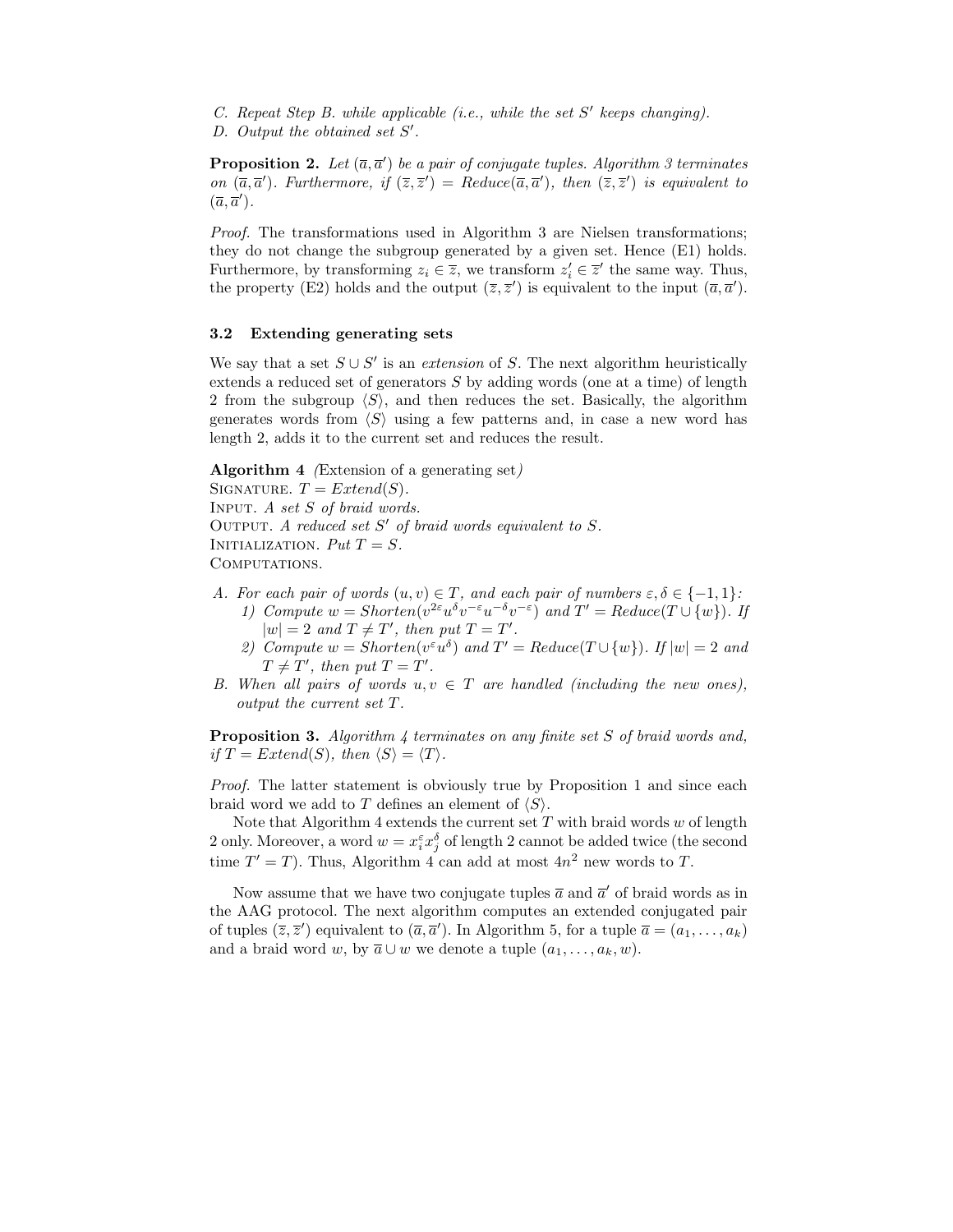Algorithm 5 (Extension of conjugate tuples) SIGNATURE.  $(\overline{z}, \overline{z}') = Extend(\overline{a}, \overline{a}')$ . INPUT. Conjugate tuples  $\overline{a} = \{a_1, \ldots, a_k\}$  and  $\overline{a}' = \{a'_1, \ldots, a'_k\}$  of braid words. OUTPUT. Conjugate "extended" tuples  $(\overline{z}, \overline{z}')$  equivalent to  $(\overline{a}, \overline{a}')$ . INITIALIZATION.  $Put \ \overline{z} = \overline{a} \ and \ \overline{z}' = \overline{a}'.$ COMPUTATIONS.

- A. For each distinct pair of words  $(z_i, z_j) \in \overline{a}$ , and each pair of numbers  $\varepsilon, \delta \in$  $\{-1,1\}$ :
	- 1) Perform the following:
		- Compute  $w = Shorten(z_i^{2\varepsilon} z_j^{\delta} z_i^{-\varepsilon} z_j^{-\delta} z_i^{-\varepsilon}).$
		- Compute  $w' = Shorten(z_i'^{2\varepsilon} z_j'^{\delta} z_i'^{-\varepsilon} z_j'^{-\delta} z_i'^{-\varepsilon}).$
		- $\begin{aligned} &\quad \text{ Compute } (\overline{y}, \overline{y}') = \text{Reduce}(\overline{z} \cup \{w\}, \overline{z}' \cup \{w'\}) \text{. If } |w| = 2 \text{ and } (\overline{z}, \overline{z}') \neq 0 \end{aligned}$  $(\overline{y}, \overline{y}')$ , then put  $(\overline{z}, \overline{z}') = (\overline{y}, \overline{y}')$ .
	- 2) Perform the following:
		- Compute  $w = Shorten(z_i^{\varepsilon} z_j^{\delta}).$
		- Compute  $w' = Shorten(z_i^{\prime \varepsilon} z_j^{\prime \delta}).$
		- $\begin{array}{l} \textit{I} \textit{Compute}\ (\overline{y}, \overline{y}') = \textit{Reduce}(\overline{z} \cup \{w\}, \overline{z}' \cup \{w'\}). \textit{If } |w| = 2 \textit{ and } (\overline{z}, \overline{z}') \neq 0 \end{array}$  $(\overline{y}, \overline{y}')$ , then put  $(\overline{z}, \overline{z}') = (\overline{y}, \overline{y}')$ .
- B. When all pairs of words  $z_i, z_j \in S$  are handled (including the new words), output the current pair  $(\overline{z}, \overline{z}')$ .

**Proposition 4.** Let  $(\overline{a}, \overline{a}')$  be a pair of conjugate tuples. Algorithm 5 terminates on  $(\overline{a}, \overline{a}')$ . Furthermore, if  $(\overline{z}, \overline{z}') = Extend(\overline{a}, \overline{a}')$ , then  $(\overline{z}, \overline{z}')$  is equivalent to  $(\overline{a}, \overline{a}^{\prime}).$ 

*Proof.* Each time we extend the tuples  $(\overline{z}, \overline{z}')$  with elements w, w' which follows from the tuples (i.e.,  $w \in \langle \overline{z} \rangle$  and  $w' \in \langle \overline{z}' \rangle$ ). So, now the property (E1) follows from Proposition 2. Furthermore, braid words  $w$  and  $w'$  were obtained the same way. Thus, the property (E2) holds and the output  $(\bar{z}, \bar{z}')$  is equivalent to the input  $(\overline{a}, \overline{a}^{\prime}).$ 

We therefore have

**Proposition 5.** Let  $(\overline{a}, \overline{a}')$  and  $(\overline{b}, \overline{b}')$  be two pairs of conjugated tuples as in  $AG-protocol.$  Let  $(\overline{y}, \overline{y}') = Extend(\overline{a}, \overline{a}')$  and  $(\overline{z}, \overline{z}') = Extend(\overline{b}, \overline{b}')$ . Then to break the AAG protocol with  $(\overline{a}, \overline{a}')$  and  $(\overline{b}, \overline{b}')$  it is sufficient to break AAGprotocol with  $(\overline{y}, \overline{y}')$  and  $(\overline{z}, \overline{z}')$ .

#### Proof. Obvious.

The main point of Proposition 5 is that the obtained instance  $(\overline{y}, \overline{y}')$  and  $(\overline{z}, \overline{z}')$  of the AAG protocol is easier to break than the original  $(\overline{a}, \overline{a}')$  and  $(\overline{b}, \overline{b}')$ . (It will be clear from the experimental results described in the next section.) Furthermore,  $(\overline{y}, \overline{y}')$  and  $(\overline{z}, \overline{z}')$  can be computed quite efficiently.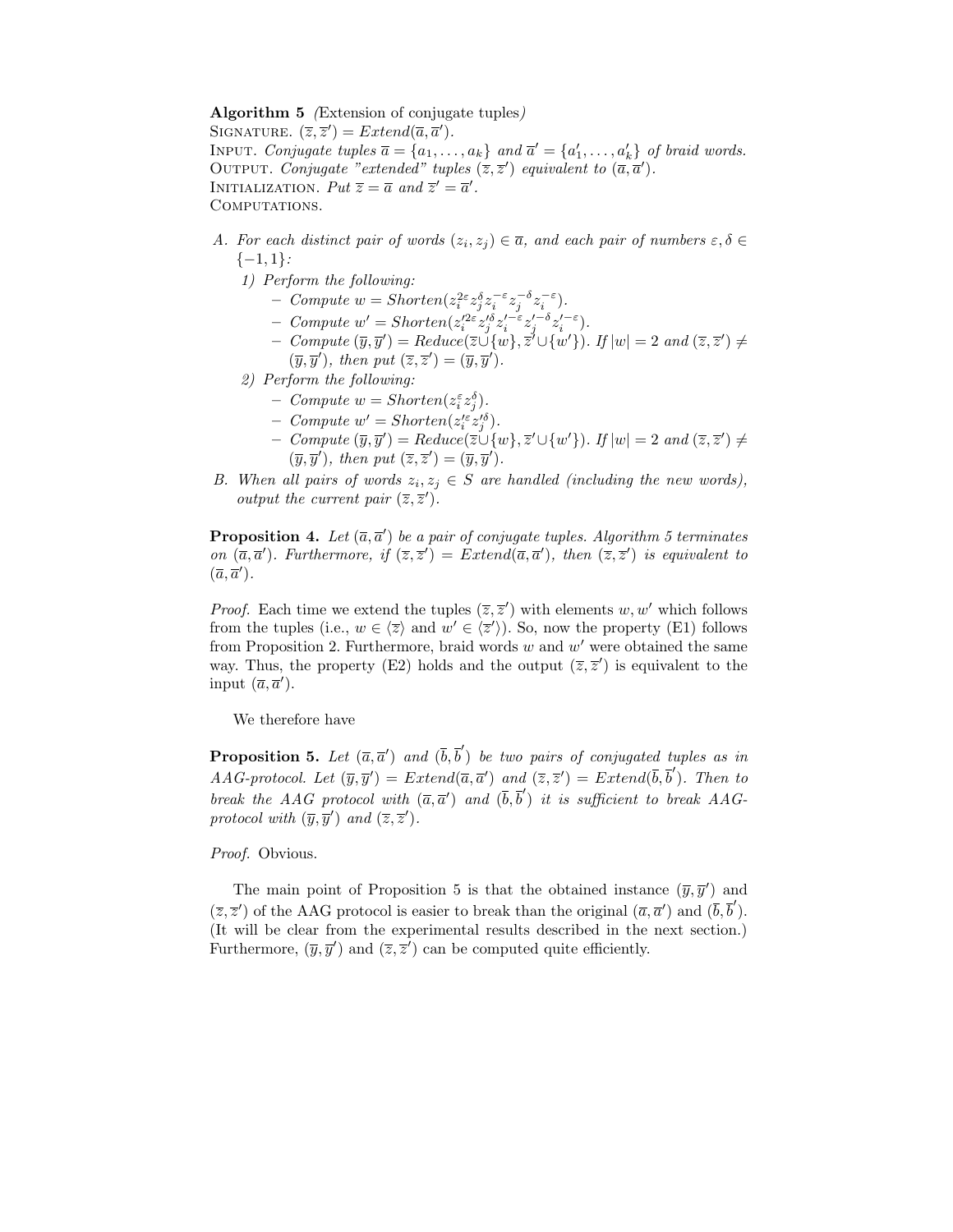# 4 Experimental results

We performed a series of 100 experiments with randomly generated subgroups of  $B_{80}$ . In each experiment we

- 1) Generated Alice's and Bob's public and private keys  $\overline{a}$ ,  $\overline{b}$ , A, B (as described in the Introduction).
- 2) Computed  $\overline{a}'$  and  $\overline{b}'$ .
- 3) Computed  $(\overline{y}, \overline{y}') = Extend(\overline{a}, \overline{a}')$ .

The obtained sets of results are as follows:

- 1) In 63 cases,  $\overline{y} = (x_1, \ldots, x_{79})$ .
- 2) In 25 cases,  $\overline{y} = (x_1, \ldots, x_{i-1}, x_i^2, x_{i+1}, \ldots, x_{79})$  for some *i*.
- 3) In 5 cases,  $\overline{y} = (x_1, \ldots, x_{i-1}, x_i^2, x_{i+1}, \ldots, x_{j-1}, x_j^2, x_{j+1}, \ldots, x_{79})$  for some  $i, j.$
- 4) In 5 cases,  $\overline{y} = (x_1, \ldots, x_{i-1}, x_i^2, x_i x_{i+1}^2 x_i, x_{i+2}, \ldots, x_{79})$  for some *i*. 5) In 1 case,
- $\overline{y} = (x_1, \ldots, x_{i-1}, x_i^2, x_i x_{i+1}^2 x_i, x_{i+1}, \ldots, x_{j-1}, x_j^3, x_{j+1}, \ldots, x_{79})$  for some  $i, j$ . 6) In 1 case,  $\overline{y} = (x_1, \ldots, x_{i-1}, x_i^{-1}x_{i+1}x_i, x_{i+2} \ldots, x_{79})$  for some *i*.

Thus, randomly generated tuples of braid words  $\bar{a}$  and  $\bar{b}$  of "AAG-type" generate either the whole  $B_n$  or a subgroup which is "close" to the whole group  $B_n$ .

To explain this phenomenon, consider two particular braid words in  $B_{80}$ :

$$
w_1 = x_{71}x_{47}x_{11}x_{45}^{-1}x_{9}x_{6}x_{72}^{-1}
$$
 and  $w_2 = x_{64}x_{32}^{-1}x_{39}^{-1}x_{17}x_{8}x_{26}x_{31}^{-1}x_{78}$ .

It is easy to check that  $w_1^2 w_2 w_1^{-1} w_2^{-1} w_1^{-1} = x_9^2 x_8 x_9^{-1} x_8^{-1} x_9^{-1} = x_9 x_8^{-1}$ . This happens, basically, because all generators in  $w_1$  commute with all generators in  $w_2$  except  $x_8$  which does not commute with  $x_9$ .

In general, if we pick two random braid words  $w_1$  and  $w_2$  (of length  $5-8$ over the alphabet  $\{x_1, \ldots, x_{79}\}\$  in  $\overline{a}$  such that  $w_1$  contains some fixed generator  $x_i^{\pm 1}$  and  $w_2$  contains  $x_{i+1}^{\pm 1}$ , then there is a big chance that all other generators that occur in  $w_1$  or  $w_2$  commute with each other and with  $x_i$  and  $x_{i+1}$ . In other words, for each  $1 \leq i \leq 79$ , with significant probability, there are two words  $w_1$ and  $w_2$  such that

1.  $w_1 = w'_1 x_{i_1}^{\pm 1} w''_1;$ 

2. 
$$
w_2 = w_2^{\dagger} x_{i+1}^{\frac{\ell}{2}} w_2^{\prime\prime}
$$
;

- 2.  $w_2 = w'_2 x_{i+1}^{\pm 1} w''_2;$ <br>3.  $x_i$  commutes with  $w'_1, w'_2, w''_1$ , and  $w''_2;$
- 4.  $x_{i+1}$  commutes with  $w'_1, w'_2, w''_1$ , and  $w''_2$ ;
- 5.  $w'_1$  commutes with  $w'_2$  and  $w''_2$ , and  $w''_1$  commutes with  $w'_2$  and  $w''_2$ .

In this case, for some  $\varepsilon, \delta \in \{-1, 1\}$ , we have  $w_1^{2\varepsilon} w_2^{\delta} w_1^{-\varepsilon} w_2^{-\delta} w_1^{-\varepsilon} = x_i^{\varepsilon} x_{i+1}^{-\varepsilon}$ .

Somewhat informally, Algorithm 5 works as follows. First, a lot of words of the form  $x_i^{\varepsilon} x_{i+1}^{-\varepsilon}$  are being produced (using the pattern  $v^{2\varepsilon} u^{\delta} v^{-\varepsilon} u^{-\delta} v^{-\varepsilon}$ ). Then, using generators of the form  $x_i^{\varepsilon} x_{i+1}^{-\varepsilon}$ , Algorithm 4 produces all kinds of generators of the form  $x_i^{\varepsilon} x_j^{\delta}$  (using the pattern  $v^{\varepsilon} u^{\delta}$ ). Finally, after sufficient number of words of length  $\dot{2}$  is produced, the algorithm reduces the initial subgroup generators to generators of the whole group  $B_n$ .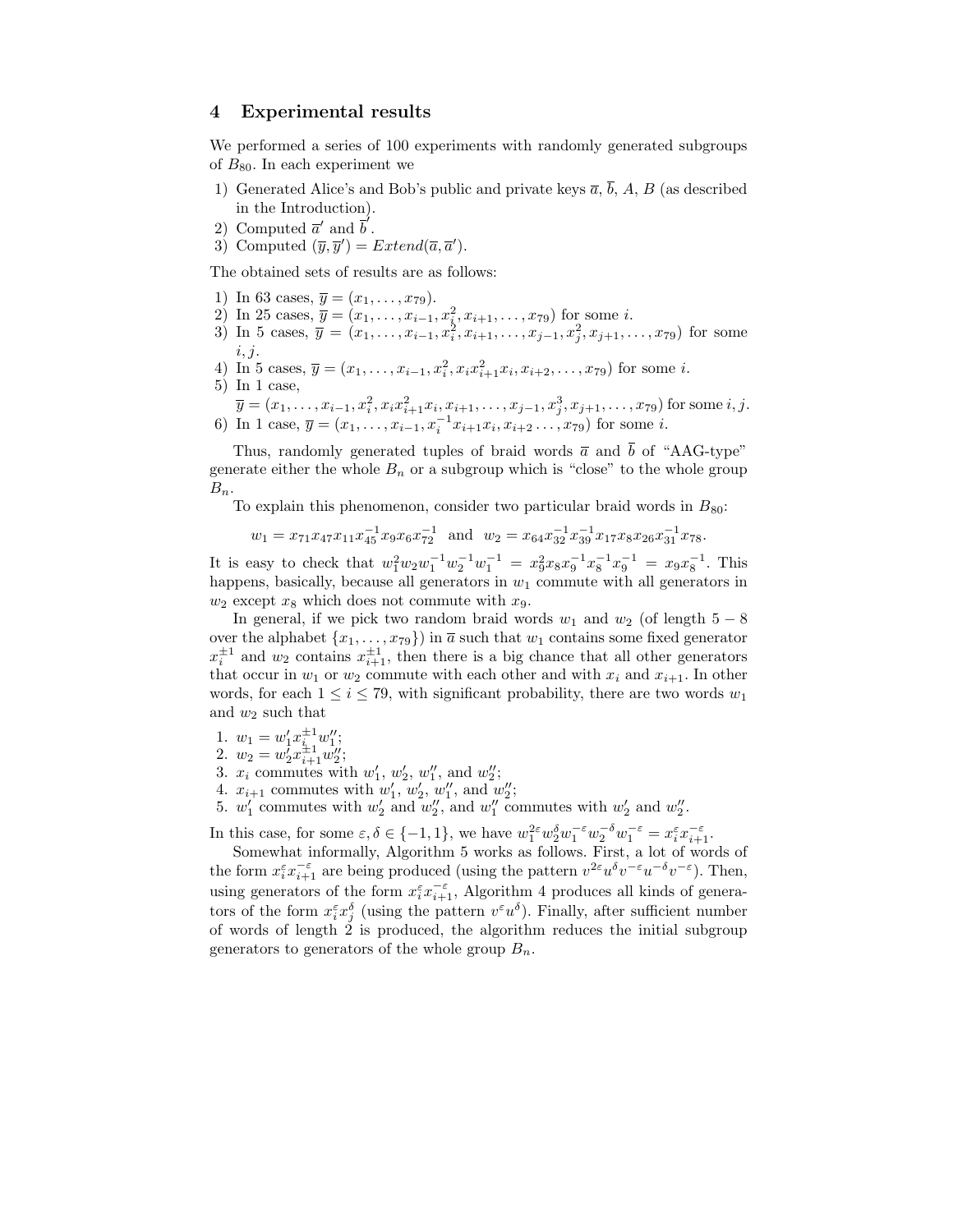Remark 1. We note that increasing the parameters  $L_1$  and  $L_2$  decreases the probability for pairs of words  $w_1$ ,  $w_2$  to satisfy the properties  $(1)$ – $(5)$  above. However, if the increase is moderate, then it is quite likely that  $w_1$  and  $w_2$  will contain two pairs of non-commuting generators, say,  $x_i$ ,  $x_j$  in  $w_1$  and  $x_{i\pm 1}$ ,  $x_{j\pm 1}$ in  $w_2$ . Then, for some  $\varepsilon, \delta \in \{-1, 1\}$ , we have  $w_1^{2\varepsilon} w_2^{\delta w_1^{-\varepsilon}} w_2^{-\delta} w_1^{-\varepsilon} = x_i^{\varepsilon} x_{i \pm 1}^{-\varepsilon} x_j^{\varepsilon} x_{j \pm 1}^{-\varepsilon}$ which is a word of length 4. In this case, performance of the algorithm  $5$  can be improved by allowing to add words of length 4 to the generating set (at the cost of somewhat reducing the speed of computation). As the parameter values  $L_1$  and  $L_2$  are increased further, the pattern  $w_1^{2\varepsilon} w_2^{\delta} w_1^{-\varepsilon} w_2^{-\delta} w_1^{-\varepsilon}$  produces longer and longer words, and for some of these words the algorithm may fail to prove that the relevant subgroup is the whole group  $B_n$  (sometimes the subgroup may actually be different from  $B_n$ ).

We used this modification of the algorithm to test the following parameters:  $N = 80, N_1 = 20, N_2 = 20, \text{ and } L_1 = 11, L_2 = 13.$  Even with the generators that long, many subgroups do generate the whole  $B_N$ . As we have mentioned before, further increase of the length of the generators can make the protocol vulnerable to length-based attacks.

# 5 The impact of the experimental results on the security of the AAG protocol

As described in the previous section, our experiments show that with the choice of parameters for the AAG protocol suggested in [1], the subgroups generated by  $\overline{a}$  and  $\overline{b}$  tend to have the following properties:

- (G1) They are either the whole group  $B_n$  or "almost" the whole  $B_n$ .
- (G2) They have cyclic centralizer which coincides with the center of  $B_n$ . (The latter is generated by the element  $\Delta^2$ .)
- (G3) They are generated by short (of length up to 3) positive braid words.

Furthermore, Algorithm 5 efficiently transforms an initial generating tuple into a simplified generating tuple of type  $(G1)$ – $(G3)$ . In this section, we explain how these results affect the security of the AAG protocol. The techniques used in this section were developed by S. J. Lee and E. Lee in [12] and by J. Gonzalez-Meneses in [7]. We refer the reader to these two papers for more information on the algorithms; here we just recall some notation that we need.

For  $a \in B_n$ , the number inf(a) denotes the maximum integer k such that  $a = \Delta^k p$  in the group  $B_n$ , where  $\Delta \in B_n$  is the half-twist braid and p is a positive braid. For an *r*-tuple of braids  $\bar{a} = (a_1, \ldots, a_r)$ , denote by  $C^{inf}(S)$  the set of all r-tuples  $(b_1, \ldots, b_r) \in B_n^r$  such that  $\inf(b_i) \ge \inf(a_i)$   $(i = 1, \ldots, r)$  and there exists  $w \in B_n$  such that  $\overline{b} = w^{-1}\overline{a}w$ .

The following algorithm combines two ingredients: the subgroup simplification algorithm of the present paper and the summit attack of [7], [12] into one attack on Alice's (or Bob's) key.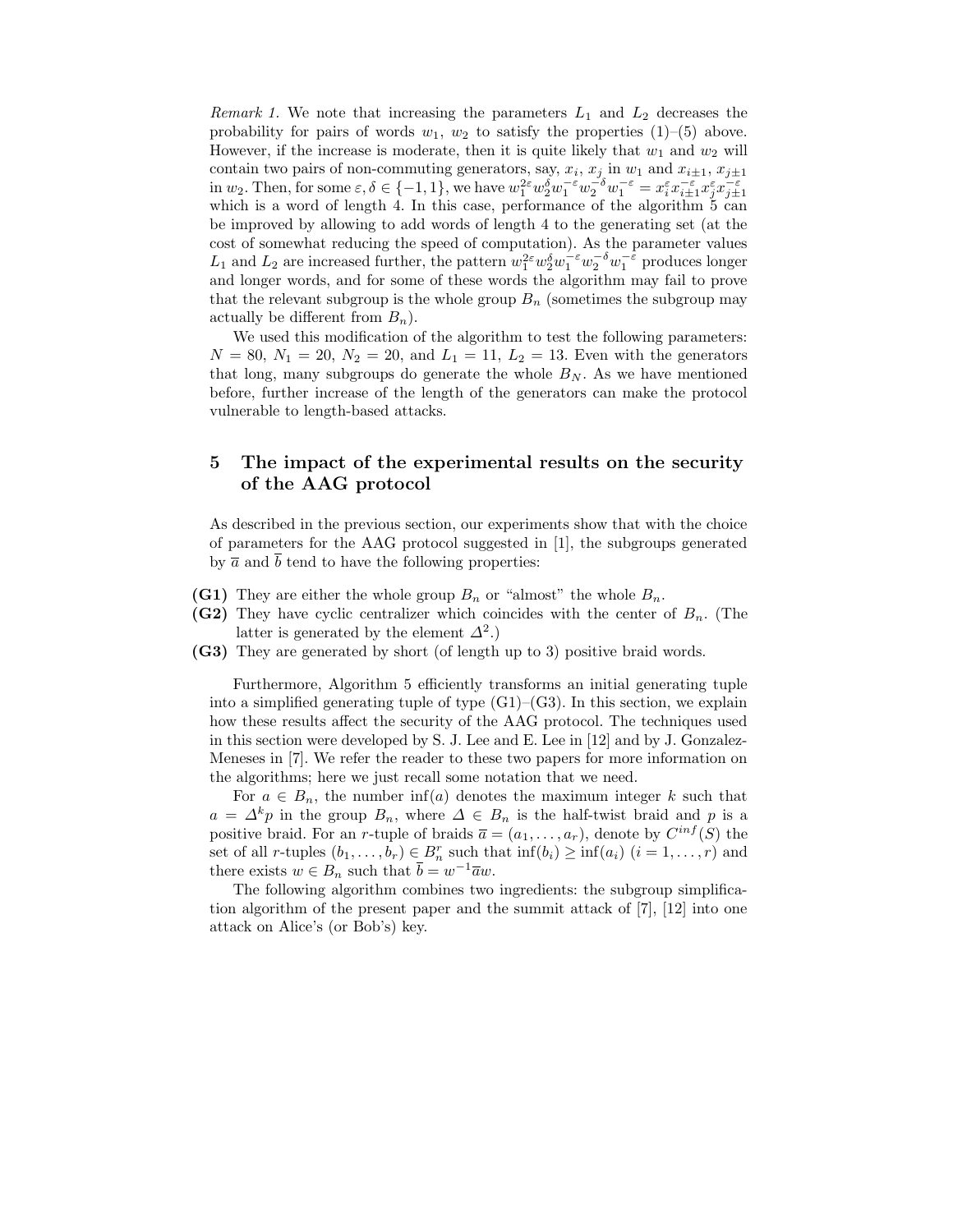Algorithm 6 (Attack on AAG-protocol) SIGNATURE.  $w = GetConjugator(\overline{a}, \overline{a}').$ INPUT. Conjugate tuples  $(\overline{a}, \overline{a}')$  of AAG-type. OUTPUT. A braid word w such that  $\overline{a}' = w^{-1} \overline{a} w$ . COMPUTATIONS.

- A. Compute  $(\overline{a}_1, \overline{a}'_1) = Extend(\overline{a}, \overline{a}')$ .
- B. Using technique from [12], compute  $(\overline{a}_2, \overline{a}'_2)$ , u, and v satisfying the following properties:
	- $1) \overline{a}_2 \in C^{inf}(\overline{a}_2') \subseteq C^{inf}(\overline{a}_1')$  and  $\overline{a}_2' \in C^{inf}(\overline{a}_2) \subseteq C^{inf}(\overline{a}_1)$ .
	- $\left( \mathbf{z}\right) \overline{a}_{2} = u^{-1}\overline{a}_{1}u.$
	- $\overline{a}_2' = v^{-1} \overline{a}_1' v.$
- C. Using technique from [7], compute a braid word s such that  $\overline{a_2} = s^{-1} \overline{a'_2} s$ .
- D. Output  $us^{-1}v^{-1}$ .

By Theorem 2 of [12], the step B of Algorithm 6 can be performed very efficiently (by a polynomial time algorithm). The time complexity of the step C is proportional to the size of  $C^{inf}(\overline{a}_1)$  which is large in general, but for all subgroups obtained in our experiments these sets were small. For instance, if the tuple  $\bar{a}$  consists of all generators of  $B_n$ , then  $|C^{inf}(\bar{a}_1)| = 2$  as shown in the next proposition.

**Proposition 6.** Let  $\overline{x} = (x_1, \ldots, x_{n-1})$ . Then  $C^{inf}(\overline{x}) = {\overline{x}, \Delta^{-1} \overline{x} \Delta}$ .

*Proof.* Let  $c_0 \in B_n$  be such that  $c_0^{-1} \overline{x} c_0 \in C^{inf}(\overline{x})$ . Then for each  $i = 1, ..., n-1$ one has

$$
c_0^{-1} x_i c_0 = x_{s_i}
$$

for some  $1 \leq s_i \leq n-1$ . Since conjugation is an automorphism, it is easy to see that either  $(s_1, \ldots, s_{n-1}) = (1, \ldots, n-1)$  or  $(s_1, \ldots, s_{n-1}) = (n-1, \ldots, 1)$ which proves the proposition.

For other generating tuples obtained in our experiments the sizes of the summit set  $C^{inf}(\overline{x})$  are small, too. Therefore, we can say that Algorithm 6 is efficient on a randomly generated subgroup as described in the AAG protocol. We should mention that the obtained conjugator may not be exactly Alice's (Bob's) private key; we compute it up to the centralizer of Bob's (Alice's) subgroup. However, since in almost all examples the centralizer is generated by the element  $\Delta^2$  (i.e., coincides with the center of  $B_n$ ), this is not a problem. We would like to point out that without the first step the attack may not be efficient since the size of the summit set would be huge.

Now, with Algorithm 6 it is easy to find the shared key obtained by Alice and Bob in the AAG protocol:

Algorithm 7 (Attack on the AAG protocol) SIGNATURE.  $w = GetSharedKey(\overline{a}, \overline{a}', \overline{b}, \overline{b}').$ INPUT. Conjugate tuples  $(\overline{a}, \overline{a}')$  and  $(\overline{b}, \overline{b}')$  of as in the AAG protocol. OUTPUT. The shared key  $K$ . COMPUTATIONS.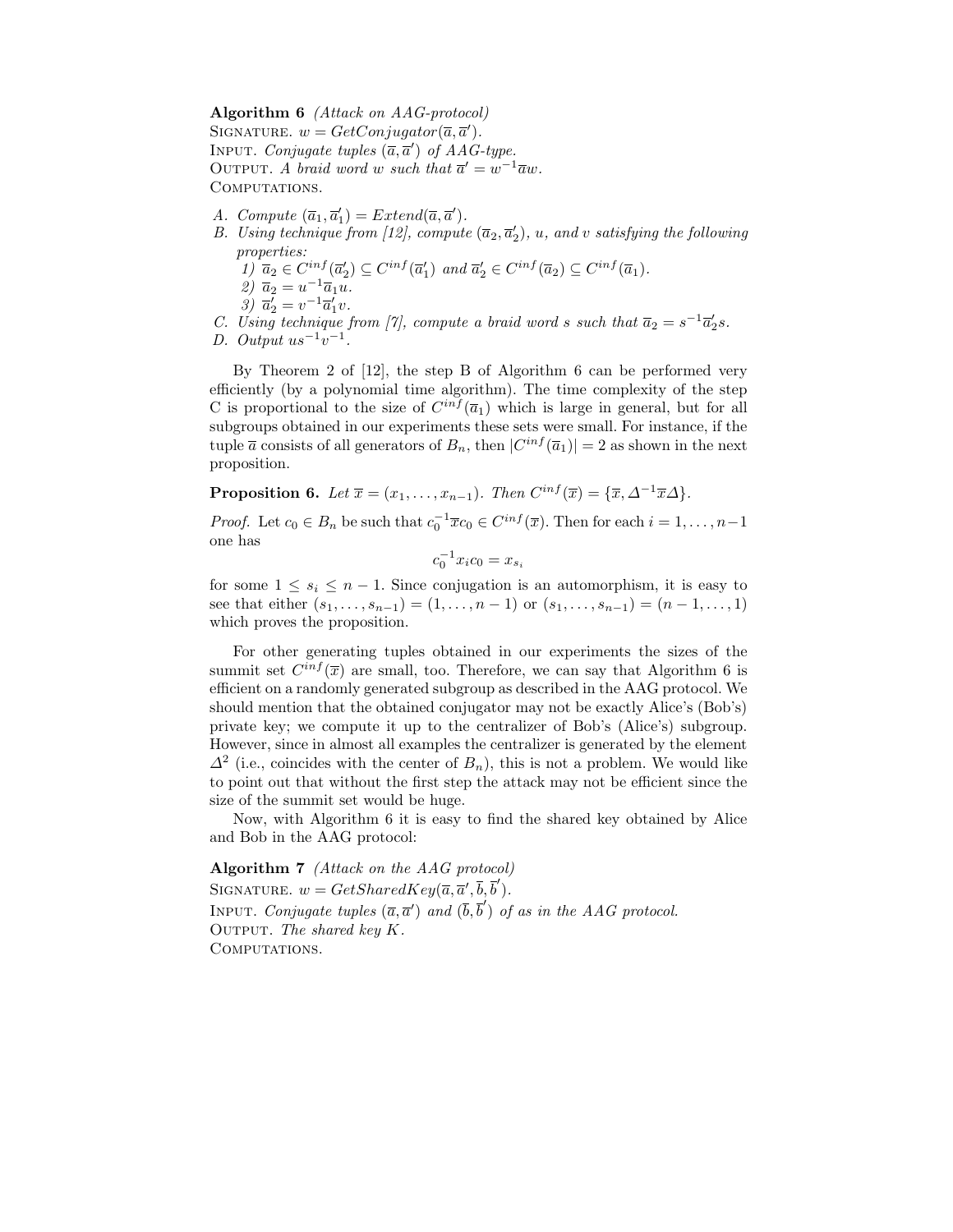- A. Let  $w_a = GetConjugator(\overline{a}, \overline{a}').$
- B. Let  $w_b = \text{GetConjugator}(\overline{b}, \overline{b}').$
- *C.* Output  $w_a^{-1}w_b^{-1}w_a w_b$ .

# 6 Appendix: generating random subgroups

The question of how one could produce a random generating set of a required type for a subgroup of  $B_n$  is by no means trivial. We used the following procedure for producing random subgroup generators as in the AAG protocol. In the description of the algorithm below, when we say "uniformly choose an integer" from a given interval, that means all integers from this interval are selected with equal probabilities.

#### Algorithm 8 (Subgroup generator)

INPUT. The rank n of the braid group, the rank  $k$  of a subgroup, and numbers  $L_1$ ,  $L_2$  such that  $L_1 < L_2$ .

OUTPUT. Braid words  $w_1, \ldots, w_k$  over  $X_n$  such that  $L_1 \leq |w_i| \leq L_2$  and each generator  $x \in X_n$  non-trivially occurs in at least one of the  $w_i$ 's. COMPUTATIONS.

- A. For each  $1 \leq i \leq k$ , uniformly choose an integer  $l_i$ ,  $L_1 \leq l_i \leq L_2$ , and compute  $L = \sum_{i=1}^k l_i$ .
- B. Construct a sequence  $\{a_1, \ldots, a_L\} \in (X^{\pm 1})^*$  the following way:
	- 1) For each  $1 \leq i \leq n-1$ , uniformly choose  $\varepsilon_i \in \{-1,1\}$  and put  $a_i = x_i^{\varepsilon_i}$ . 2) For each  $n \leq i \leq L$ , uniformly choose  $j_i \in \{1, \ldots, n-1\}$  and  $\varepsilon_i \in$ {-1, 1}, and put  $a_i = x_{j_i}^{\varepsilon_i}$ .
- C. Randomly permute elements in  $\{a_1, \ldots, a_L\}.$
- D. For each  $1 \leq j \leq k$ , compute  $s_j = \sum_{i=1}^{j-1} l_i$  and put  $w_j = Shorten(a_{(s_j)+1} \ldots a_{s_{(j+1)}}).$
- E. If some braid generator  $x_i$  does not occur in the obtained sequence  $w_1, \ldots, w_k$ , then repeat all the steps.

Note that, in theory, Algorithm 8 might go into an infinite loop if the subgroup generators  $\{w_1, \ldots, w_k\}$  do not involve some braid generator  $x_i$ . But in real life, such a situation is extremely rare. In fact, the greatest number of iterations Algorithm 8 performed in our experiments was 5.

# References

- 1. I. Anshel, M. Anshel, B. Fisher, D. Goldfeld, New Key Agreement Protocols in Braid Group Cryptography. In: Progress in Cryptology – CT-RSA 2001, 13–27. Lecture Notes Comp. Sc., vol. 2020. Berlin Heidelberg New York Tokyo: Springer 2001.
- 2. I. Anshel, M. Anshel, D. Goldfeld, An algebraic method for public-key cryp $tography$ , Math. Res. Lett. 6 (1999), 287-291.